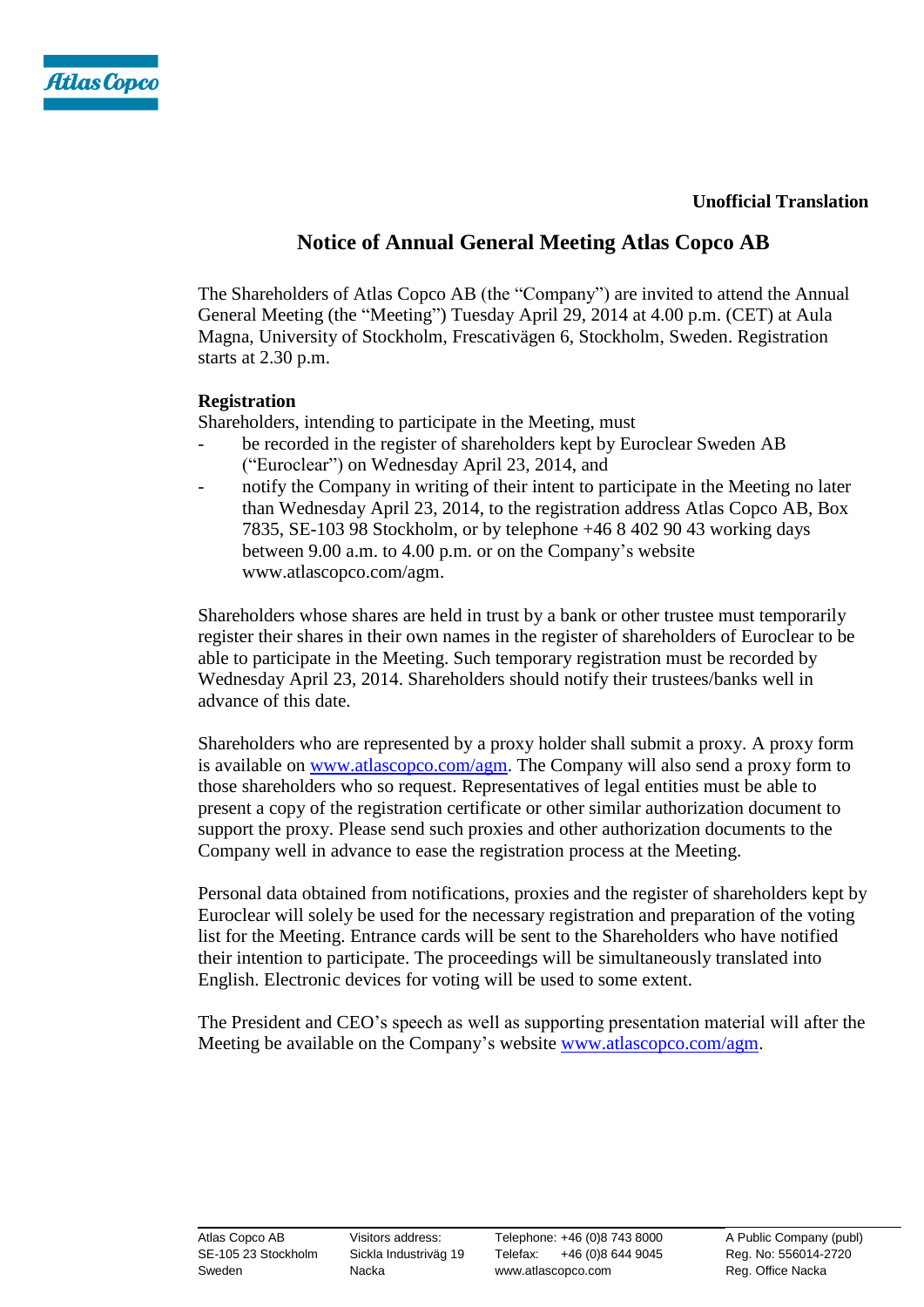

# **Proposed agenda**

- 1. Opening of the Meeting and election of Chair<br>2. Preparation and approval of voting list
- Preparation and approval of voting list
- 3. Approval of agenda
- 4. Election of one or two persons to approve the minutes
- 5. Determination whether the Meeting has been properly convened
- 6. Presentation of the Annual Report and the Auditor's Report as well as the Consolidated Annual Report and the Consolidated Auditor's Report
- 7. The President and CEO's speech and questions from shareholders to the Board of Directors and the Management
- 8. Decisions

a) regarding approval of the Profit and Loss Account and the Balance Sheet and the Consolidated Profit and Loss Account and the Consolidated Balance Sheet b) regarding discharge from liability of the Board members and the President and CEO

c) regarding the allocation of the Company's profit according to the approved Balance Sheet

d) regarding record date for receiving dividend

- 9. Determination of the number of Board members and deputy members and auditors and deputy auditors or registered auditing company
- 10. Election of Board members and of Chair of the Board and auditors and deputy auditors or registered auditing company
- 11. Determining the remuneration, in cash or partially in the form of synthetic shares, to the Board of Directors and the remuneration to its committees and remuneration to the auditors or registered auditing company
- 12. The Board's proposals regarding a) guiding principles for the remuneration of senior executives b) a performance related personnel option plan for 2014
- 13. The Board's proposal regarding mandates to
	- a) acquire series A shares related to personnel option plan for 2014
	- b) acquire series A shares related to remuneration in the form of synthetic shares
	- c) transfer series A shares related to personnel option plan for 2014
	- d) sell series A shares to cover costs related to synthetic shares to the Board
	- e) sell series A and B shares to cover costs in relation to the performance related personnel option plans for 2009, 2010 and 2011
- 14. Closing of the Meeting

# **Item 8 c) and d) - The Board of Directors' proposals regarding dividend and record day**

The Board proposes that the dividend for 2013 is decided to be SEK 5.50 per share and that May 5, 2014 is the record date for the dividend. If the Meeting decides as proposed, the dividend is expected to be distributed by Euroclear on May 8, 2014.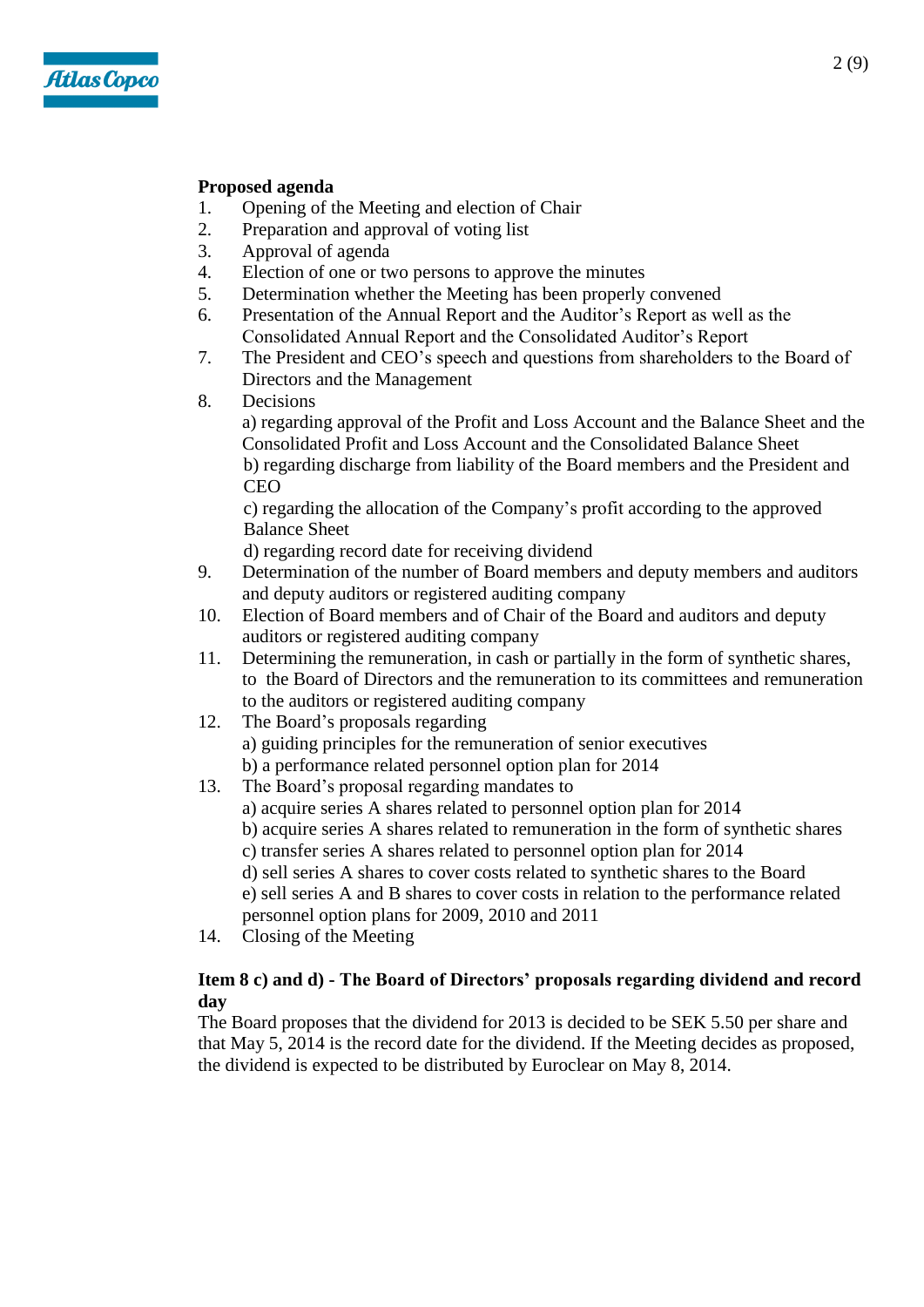

# **Item 1, 9 and 10 - Proposals from the Nomination Committee regarding Chair of the Annual General Meeting, number of Board members, Chair, and other Board members and registered auditing company**

The Nomination Committee, consisting of Petra Hedengran, the Chair of the Committee, Investor AB, Jan Andersson, Swedbank Robur Fonder, Ramsay Brufer, Alecta and Peder Hasslev, AMF, who together represent more than 30% of the total number of votes in the Company, as well as Sune Carlsson, the Chair of the Board, propose as follows:

**Item 1**: That Sune Carlsson is elected Chair of the Meeting.

**Item 9:** That nine Board members be elected. That one registered auditing company be elected.

**Item 10:** That the following Board members are re-elected: Staffan Bohman, Johan Forssell, Ronnie Leten, Ulla Litzén, Gunilla Nordström, Hans Stråberg, Anders Ullberg, Peter Wallenberg Jr and Margareth Övrum. That Hans Stråberg is elected Chair of the Board. That Deloitte AB is re-elected as the auditing company with Jan Berntsson as responsible auditor.

Information regarding all proposed Board members is available on [www.atlascopco.com/agm.](http://www.atlascopco.com/agm)

# **Item 11 – Proposal from the Nomination Committee regarding remuneration to the Board of Directors and for committee work and audit fee**

Remuneration of SEK 1,900,000 (1,850,000) to the chair and SEK 570,000 (555,000) to each of the other seven Board members not employed by the Company. To the chair of the Audit Committee SEK 225,000 (200,000) and SEK 150,000 (125,000) to the other members of this committee. Unchanged remuneration of SEK 60,000 to each of the members of the Remuneration Committee and remuneration of SEK 60,000 to each Board member who, in addition to the above, participates in a committee in accordance with a decision of the Board of Directors. The proposal thus means that the total Board remuneration amounts to a sum of SEK 5,890,000 (6,485,000).

Reflecting the ambition to further enhance the interest for the long term development of the Company, the Nomination Committee proposes that each nominated Board member shall have the possibility to choose between receiving 50% of the remuneration in the form of synthetic shares and the rest in cash and to receive the whole remuneration in cash.

The Board proposes that the obligation of the Company to pay an amount corresponding to the synthetic shares shall be hedged through the purchase of own series A shares that later will be sold on the market in connection with the payment to the Board member in compliance with a request for mandate that will be presented at that point in time. The economic difference for the Company if all Board members choose to receive a part of their fee in the form of synthetic shares compared to get the whole remuneration in cash is assessed to be very limited due to the hedging.

Audit fee is proposed to be as per approved invoice.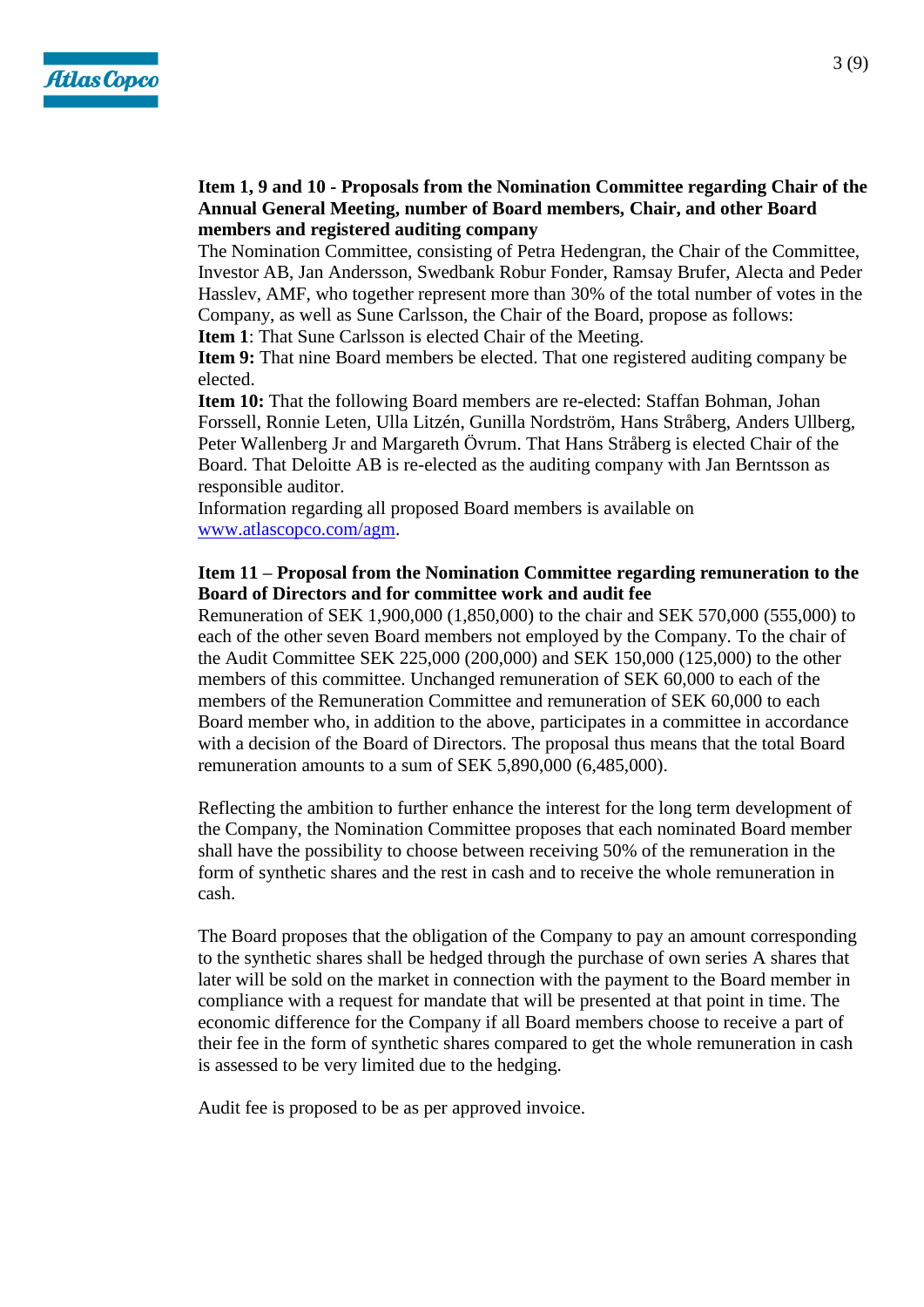

**Item 12 – The proposal of the Board of Directors regarding: a) guiding principles for salary and other remuneration to senior executives b) a performance stock option plan for 2014 that includes a requirement for the senior executives and division presidents to invest in shares as a prerequisite for participation in the plan**

## **12 a) guiding principles for salary and other remuneration to senior executives**

The term "senior executives" covers the President and the other eight members in the Group management team.

The proposal of the Board for 2014, which is in compliance with the principles of previous years and are based on agreements already entered into between Atlas Copco and respective employee, is as follows:

The remuneration to the senior executives shall consist of a base salary, variable compensation, long term incentive programs, pension premium and additional benefits. For expatriates certain other benefits apply in compliance with the Company's Conditions for Expatriate Employees.

The base salary reflects the position, qualification and individual performance. The size of the variable compensation depends on the extent to which predetermined quantitative and qualitative goals are met. The variable compensation is limited to a maximum of 70% of the base salary for the President, to 50% for the Business Area Executives and to 40% for the other senior executives.

Pension premiums are paid in accordance with a premium based plan within a range of 25-35% of the base salary, depending on age. Additional benefits consist of company car and private health insurance.

In case of termination of employment of a senior executive by the Company, the compensation can amount to a maximum of 24 months base salary and a minimum of 12 months base salary depending on age, length of employment and possible income from other economic activity or employment. The Board reserves the right to deviate from these guiding principles if special reasons for such deviation exist in an individual case.

#### **12 b) performance stock option plan for 2014**

In the opinion of the Board it is important, and it is also in the best interest of the shareholders, that key personnel in Atlas Copco have a long term interest in a good value development of the shares of the Company and align their performance in a manner that enhances such a development. In particular this applies to the group of key personnel that consists of the senior executives and the division presidents.

It is also the assessment of the Board that a share related option program increases the attractiveness of Atlas Copco on the global market and enhances the possibility to recruit and keep key personnel in the Group.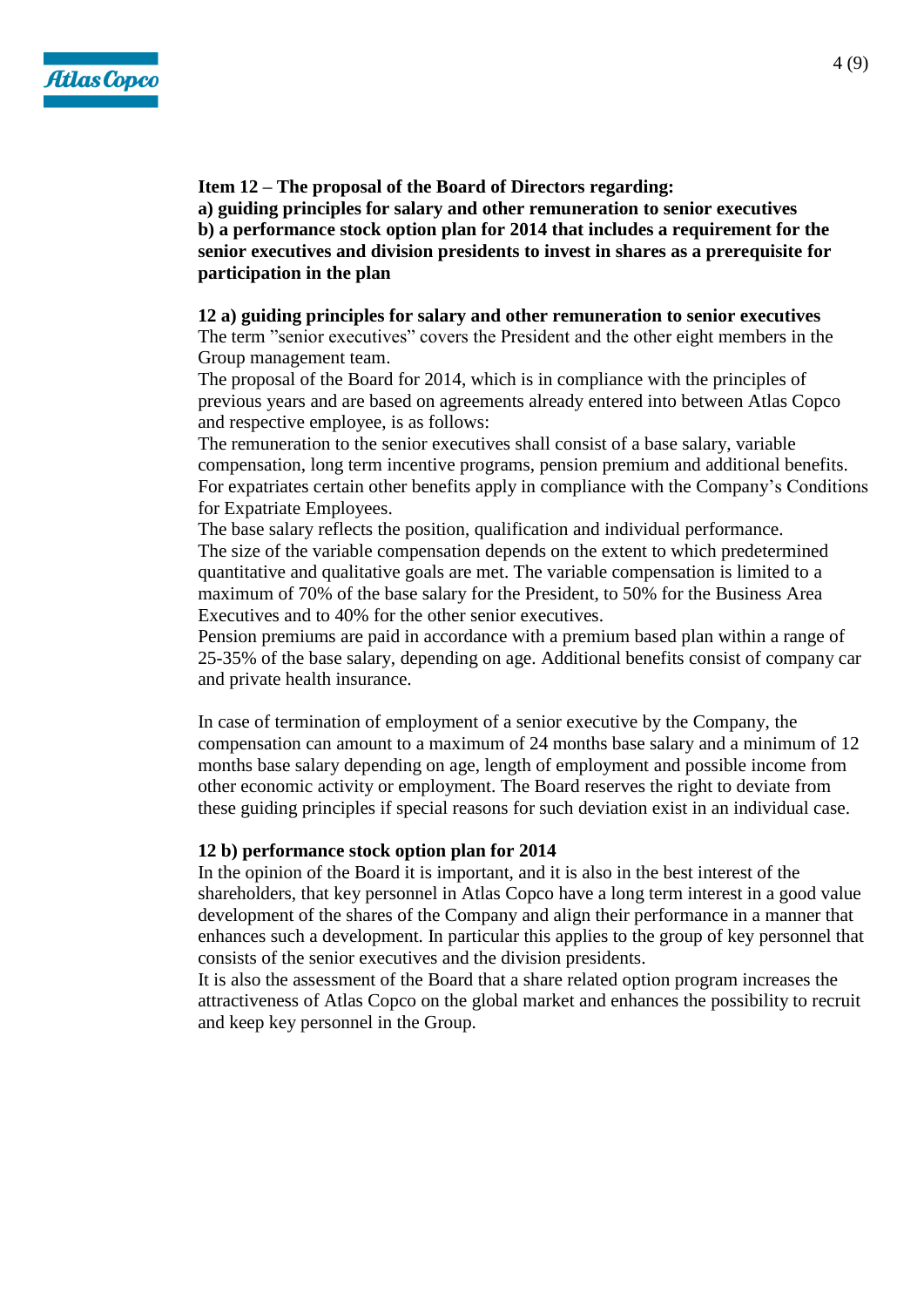

# **Scope and main principles**

Granting

The Board asks for the right to decide on the issuing of performance stock options that can give a maximum of 335 key personnel in the Group the possibility to acquire a maximum of 4,622,729 series A shares.

Issuing

The issuing is dependent on the value increase of the Group expressed as Economic Value Added during 2014. In an interval of SEK 1,500,000,000 the issue varies linear from zero to 100% of the maximum number. The size of the plan and the limits of the interval have been established by the Board and are compatible with the long term business plan of the Company**.**

The issue of performance stock options is maximized to the following number per person within the respective key group:

category  $1 -$  the President: 113,013 (97,402) options

category 2 – Business Area Executives (4): 38,527 (35,064) options

category  $3 -$  other members of the Group management and division Presidents (26): 25,684 (24,350) options

category 4 – other key personnel (304): 12,131 (11,275) options

The Board shall decide which persons shall be included in category 4 based on position, qualification and individual performance. The issuing of options will take place not later than March 20, 2015.

The Board shall have the right to introduce an alternative incentive plan for key personnel in such countries where the granting of options is not feasible. Such alternative incentive solutions (SAR) shall, to the extent possible, have terms and conditions corresponding to the ones applicable to the performance stock option plan.

The term of the performance stock options/exercise

The term of the options shall be five years from the date of granting. The options are not transferable.

Exercise

The options are exercisable earliest three years from granting. The right to exercise only applies during the period a person is employed.

Exercise price

The exercise price shall be set to an amount corresponding to 110% of the average of the closing rates at NASDAQ OMX Stockholm of series A shares during a period of ten business days next following the date of the publishing of the summary of the annual accounts for the year 2014.

Maximized outcome

A single payment/assignment of shares under the stock option plan can never exceed four times the value of the exercise price.

Recalculation

In case there should be a decision at an AGM regarding, for example, a reduction or increase of outstanding shares or a dividend beyond the dividend policy of the Company a recalculation can take place to preserve the value of the options.

A decision regarding such recalculation shall be taken by the Board.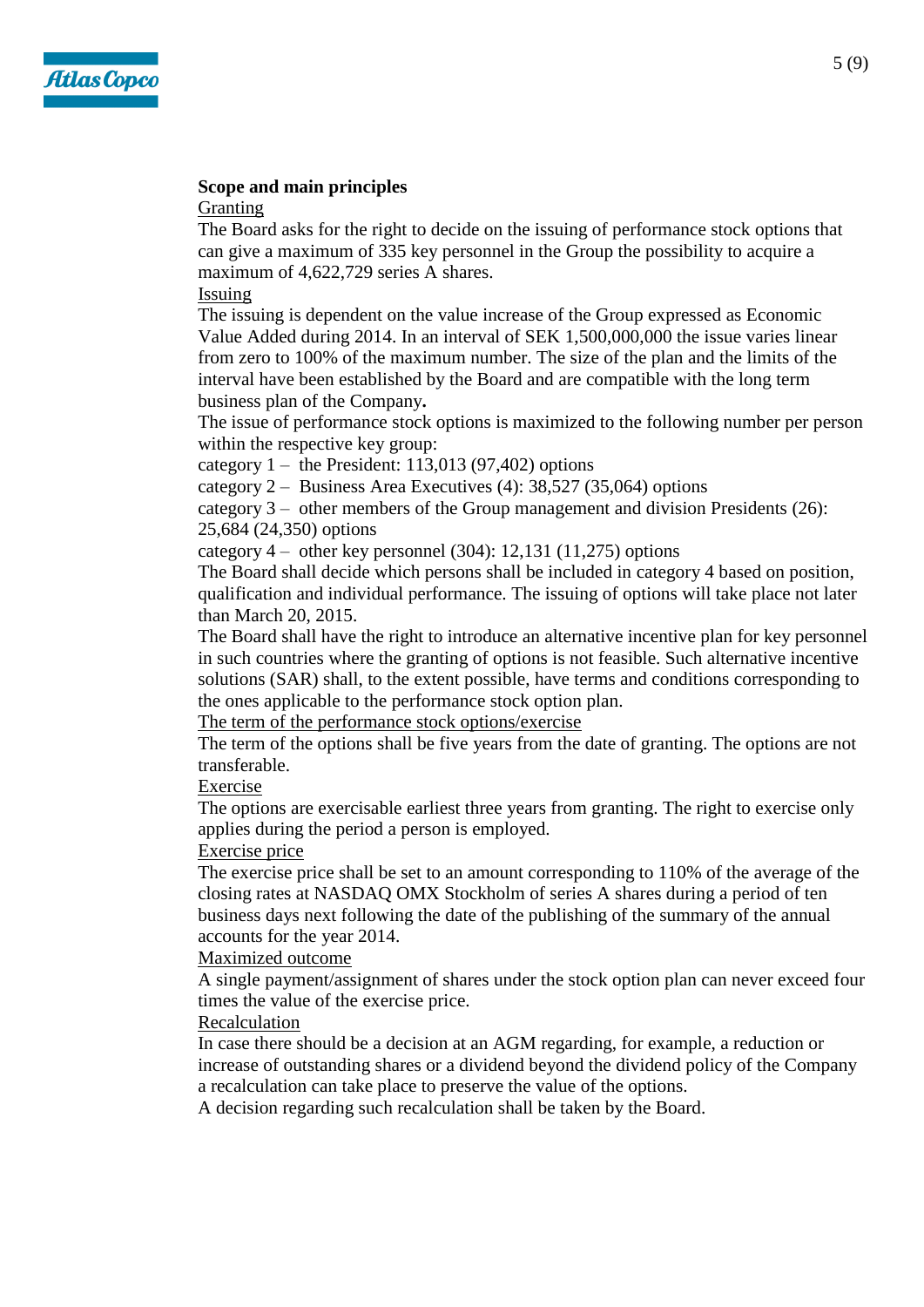

## Theoretical Value for the Recipient

A theoretical value on a personnel option has been established based on the Black & Scholes model for valuating options. As a base for the calculation, among other factors, has a market value of SEK 175.67 per share and an expected volatility of 33% been used. The theoretical value is calculated to amount to SEK 29.20 per personnel option or altogether a maximum of SEK 134,983,687 (125,444,026) for the whole plan. Requirement for senior executives and division presidents regarding own investment As prerequisite for the participation of the senior executives and division presidents (31 persons) in the personnel stock option plan 2014 applies that they have invested a maximum of 10% of their respective base salary for 2014, before tax, in series A shares of the Company (20% for expatriates with net salary). The investment may be in cash or by pre-owned shares, however, not by shares that are obtained as part of the participation in the stock option plan for 2012 and 2013.

The participation in the plan corresponds proportionally to the investment made. Those who have chosen to invest in series A shares will get, in addition to the proportional participation in the plan, the right to acquire, three years after the investment year, the number of shares (matching shares) that corresponds to the number of shares acquired under 2014 at a price of 75% of the market value upon which the exercise price for the shares in the 2014 plan was based, subject to continued employment and continued ownership of the shares. If the number of the acquired shares has been reduced, the right to matching shares is reduced on a share by share basis.

The theoretical value for this is calculated to be SEK 47.80 per matching share or together approximately SEK 2,475,801.

#### Delivery of shares

The personnel options shall give the right to acquire already issued series A shares.

#### **Item 13 – Proposal of the Board of Directors regarding mandate to:**

**a) acquire series A shares related to personnel option plan for 2014**

**b) acquire series A shares related to remuneration in the form of synthetic shares**

**c) transfer series A shares related to personnel option plan for 2014**

**d) sell series A shares to cover costs related to synthetic shares to the Board of Directors**

**e) sell series A and B shares in connection with the performance stock option plans 2009, 2010 and 2011**

In order for the resolutions by the Meeting in accordance with 13 a), b), d) and e) above to be adopted, the resolutions must be supported by shareholders holding at least twothirds of the votes cast as well as of the shares represented at the Meeting. In order for the resolution by the Meeting in accordance with 13 c) above to be adopted, the resolution must be supported by shareholders holding at least nine tenths of both the votes cast as well as of the shares represented at the Meeting. Should majority votes not be achieved, the intention of the Company is to hedge the financial exposure in connection with the 2014 personnel option plan and secure delivery of shares by entering into an equity swap agreement with a financial institution.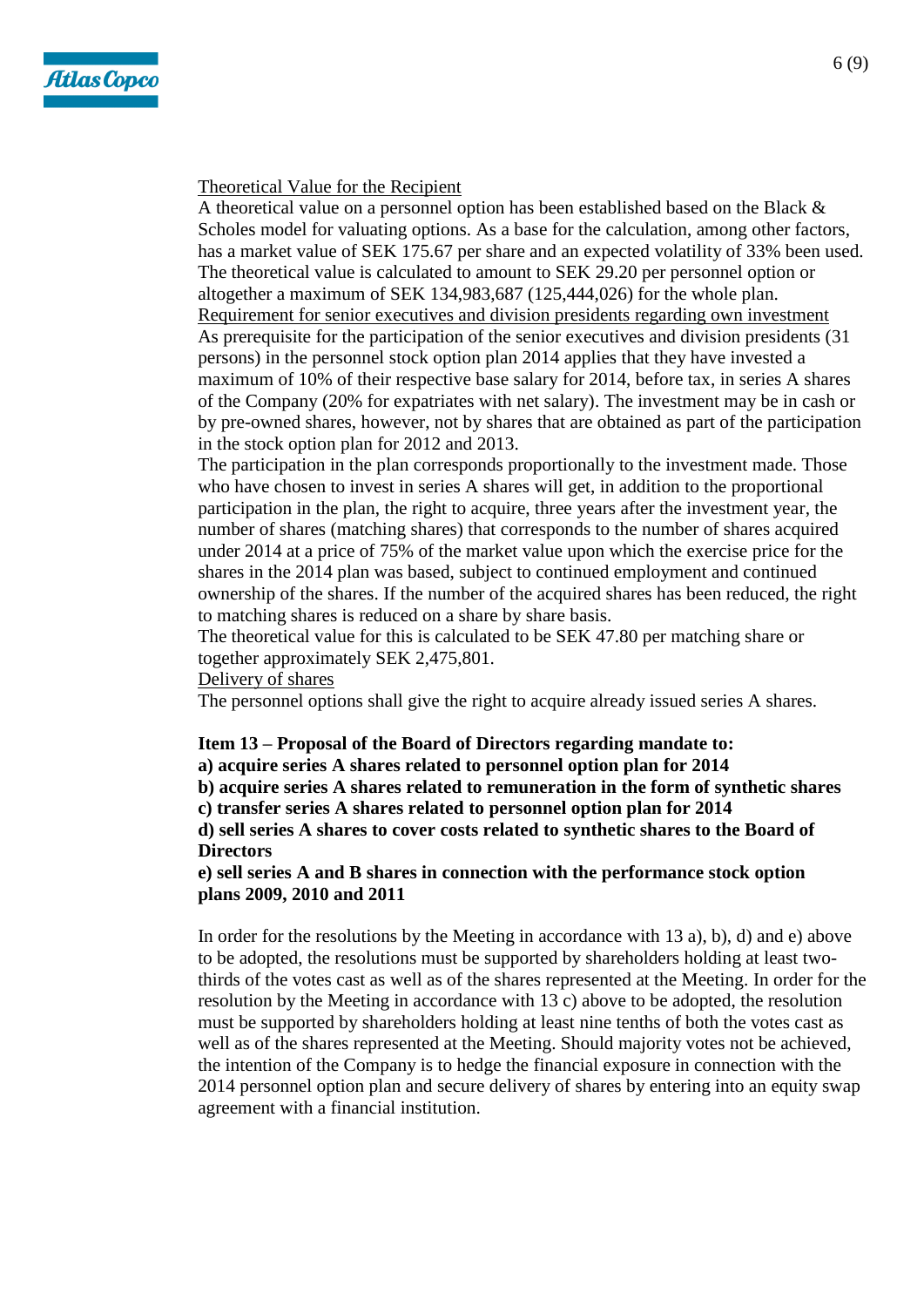

### **13 a) acquire series A shares related to personnel option plan for 2014**

The Board proposes that the Board is granted the mandate until the next Annual General Meeting to decide, on one or more occasions, on the acquisition of shares in the Company as follows:

1. Acquisition of not more than 4,800,000 series A shares

2. The shares may only be acquired on NASDAQ OMX Stockholm

3. The shares may only be acquired at a price per share within the registered trading interval, at any given point in time.

The acquisition is made with the intention to limit the economic risk caused by an increase of the share value during the period the performance stock options remain outstanding, to be able to fulfil future delivery obligations under personnel option and matching share agreements, to cover alternative solutions and cash settlements as well as to cover, primarily, social charges.

#### **13 b) acquire series A shares related to remuneration in the form of synthetic shares**

The Board proposes that the Board is granted the mandate until the next Annual General Meeting to decide, on one or more occasions, on the acquisition of shares in the Company as follows:

1. Acquisition of not more than 70,000 series A shares

2. The shares may only be acquired on NASDAQ OMX Stockholm

3. The shares may only be acquired at a price per share within the registered trading interval, at any given point in time.

The acquisition is made with the intention to hedge the obligation of the Company to pay remuneration, including social charges, to Board members who have chosen to receive 50% of their remuneration in synthetic shares.

#### **13 c) transfer of series A shares related to personnel option program for 2014**

The Board further proposes that the Meeting decides to transfer shares in the Company in relation to the Company's personnel option plan 2014, including the share saving/matching share part, according to the following:

1. A maximum of 3,500,000 series A shares may be transferred. Right to acquire shares is to be granted to the persons participating in the Company's proposed performance stock option plan 2014, with a right for each participant to acquire the maximum number of shares stipulated in the terms and conditions of this plan. The participant's right to acquire shares is conditional upon all terms and conditions of the Company's performance stock option plan 2014 being fulfilled. Shares are to be transferred on the terms and conditions stipulated by the plan, meaning inter alia, that what is there stated regarding price and time during which the participants are to be entitled to use their right to acquire shares is also applicable to the transfer. Participants are to pay for the shares within the time and on the terms stipulated in the performance stock option plan 2014.

2. With respect to the number of shares that may be transferred under the Company's performance stock option plan, customary terms for recalculation as a result of bonus issue, share split, rights issues and similar measures apply in accordance with the terms and conditions of the plan.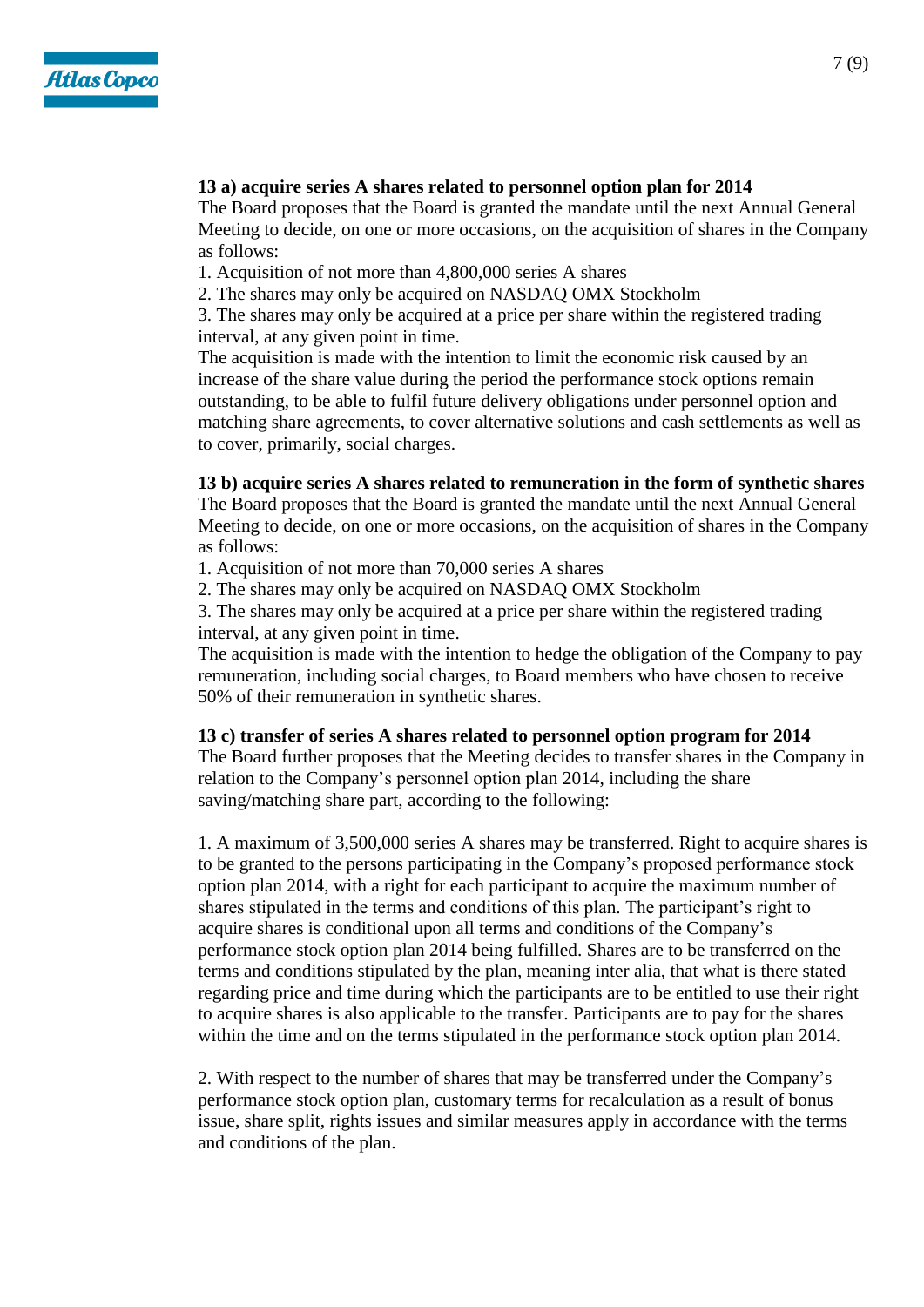

As reason for the deviation from the shareholders right of first refusal and as the base for the transfer price in connection with the transfer of own shares, the Board states that the transfer of own shares is a part of the proposed performance stock option plan for 2014.

# **13 d) sale of series A shares to cover costs related to synthetic shares to the Board of Directors**

The Board proposes that the Board is granted the mandate until the next Annual General Meeting to decide, on one or more occasions, to sell not more than 55,000 series A shares in the Company to cover the costs of giving a counter value of earlier issued synthetic shares and to, primarily, cover social charges.

Shares proposed to be sold were acquired based on mandates given at the Annual General Meeting each respective year to acquire the share for the stated purpose. The sale shall take place on NASDAQ OMX Stockholm at a price within the registered price interval at any given time.

As reason for the deviation from the shareholders right of first refusal and as the base for the price in connection with the sale of own shares, the Board states that the sale of own shares is a part of the previously adopted decision regarding synthetic shares to the Board.

# **13 e) sale of series A and B shares in connection with the performance personnel option plans 2009, 2010 and 2011**

The Board proposes that the Board is granted the mandate until the next Annual General Meeting to sell, at one or more occasions, a maximum of 8,800,000 series A and B shares, in connection with the exercise of rights under the above mentioned performance stock option plans and related costs in order to cover costs, primarily cash settlements in Sweden, SAR and social costs. Shares proposed to be sold were acquired each respective year based on mandate given at that year's Annual General Meeting to acquire the shares for the stated purpose. Due to current legislation, this has to be re-approved annually.

The sale shall take place on NASDAQ OMX Stockholm at a price within the registered price interval at any given time.

As reason for the deviation from the shareholders right of first refusal and as the base for the price in connection with the sale of own shares, the Board states that the sale of own shares is an integrated part of the previously adopted performance stock option plans.

#### **Shares and Votes**

The Company has issued in total 1,229,613,104 shares of which 839,394,096 are series A shares and 390,219,008 are series B shares. On March 1, 2014 out of such shares the Company holds 14,947,420 series A shares and 645,379 series B shares. Series A shares have one vote and series B shares have one tenth of a vote whereas the non-represented shares held by the Company corresponds to 15,011,987.9 votes.